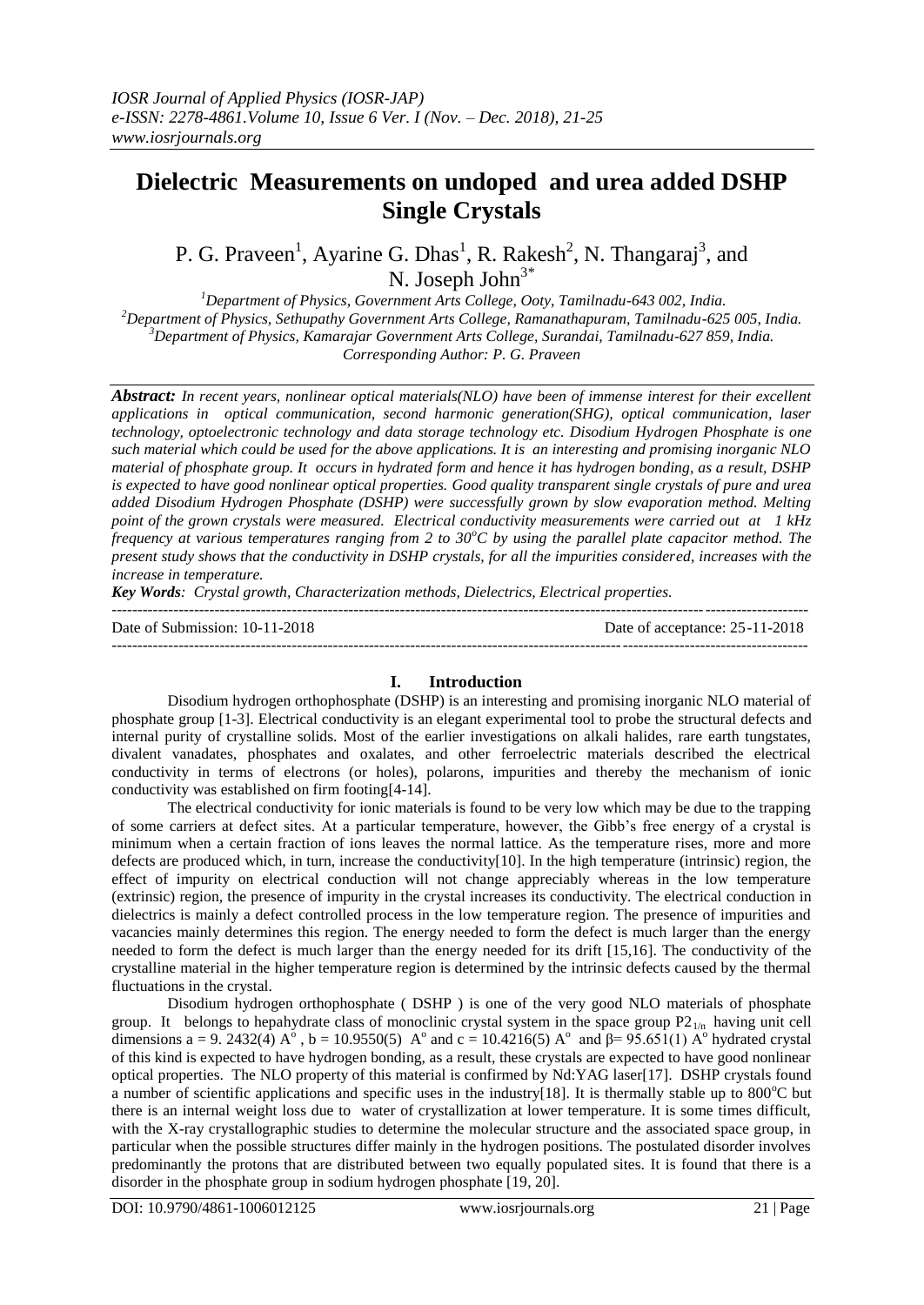Effect of urea on growth, metastable zone width, induction time, nucleation parameters, dielectric parameters, lattice distortion etc., on some hydrogen phosphate single crystals were reported by several investigators[17-20]. Urea is a well known simple organic nonlinear optical(NLO) material. It is expected to occupy the interstitial positions ( as no replacement of ions is possible ) in DSHP crystal if added as impurity. It is also expected to to disturb the hydrogen bonded materials.

A research programme has been planned in our laboratory to carry out a series of investigations on these materials at lower temperatures. As a part of our research programme we have grown higher quality DSHP single crystals and urea doped with five different concentrations by the slow evaporation method. The objective of the present work were to investigate the effects of urea doping on the normalized growth yield and dielectric properties of DSHP crystals. Herein we report the results obtained.

## **II. Experimental**

Analytical reagent (AR) grade DSHP, urea and double distilled water were used for the growth of single crystals from aqueous solutions by using the procedure reported by John N. J. et al [1] . In the same way DSHP was added with urea in five different molar concentrations namely 1:0.002, 1:0.004,1:0.006, 1:0.008 and 1:0.010. The same molar concentration and temperature was maintained while preparing the doped crystals. The crystals were harvested after 20-30 days and shown in figure 1.



**Figure 1: Photograph showing the pure and urea added DSHP crystals grown [From left are : pure, 0.2, 0.4, 0.6, 0.8 and 1.0 mole% urea added]**

The melting point of the grown crystals was measured using a melting point apparatus ( model : tempo 120 ). The sample crystals had a thickness about 4 mm and was polished for electrical measurements. Opposite faces of the sample crystals were coated with good quality graphite to obtain a good ohmic contact with the electrodes. The capacitance and dielectric loss ( $\tan \delta$ ) were measured using the conventional two probe technique [24-29] at various temperatures ranging from 2 to 30°C using an LCR meter (Model APLAB) with frequency 1 kHz. The dielectric constant was calculated using the relation  $C \cdot (1-(\Delta - / \Delta_{\text{min}})))$ 

$$
\epsilon_{r} = \frac{C_{\text{cry}} C_{\text{air}} (1 - (A_{\text{crys}}/A_{\text{air}}))}{C_{\text{air}}} \quad x \quad A_{\text{air}} \quad A_{\text{crys}}),
$$

where  $C_{\text{crys}}$  is the capacitance with crystal (including air),  $C_{\text{air}}$  is the capacitance of air,  $A_{\text{crys}}$  is the area of the crystal touching the electrode and  $A_{air}$  is the area of electrode. The AC electrical conductivity ( $\sigma_{ac}$ ) was calculated using the relation  $\sigma_{ac} = \epsilon_0 \epsilon_r \omega \tan \delta$  where  $\epsilon_0$  is the permittivity of free space(8.85 x 10<sup>-12</sup> Farad/m) and  $\omega$  is the angular frequency ( $\omega = 2 \pi f$ ,  $f = 1$ kHz).

The resistance of the crystals were measured using a thousand meg ohmmeter. The observations were made while heating the sample. The dimensions of the crystals were measured using a traveling microscope . The DC conductivity ( $\sigma_{dc}$ ) of the crystal was calculated using the relation = d / (RA) where d is the thickness of the sample , A is the area of the sample and R is the measured resistance.

## **III. Results and Discussion**

All the crystals grown are found to be stable at room temperature, colourless, transparent and have well defined appearance. Since the temperature has not been completely kept constant during the growth of the crystals in the present work, there are morphological changes in the grown crystals. The melting point of pure DSHP crystal was found to be  $35^{\circ}$ C. This is in good agreement with the reported value[23]. The impurity added DSHP also melts at this temperature. Therefore, urea whose melting point is higher than DSHP [29] doesn't alter the melting point of the grown DSHP crystals.

The term dielectric applies to the material properties governing the interaction between matter and electromagnetic field. Induced or permanent electric polarization or magnetization of matter as a function of static or alternating electric, magnetic or electromagnetic field constitutes the dielectric properties of the material. The dielectric constant is one of the basic electrical properties of solids. Various polarization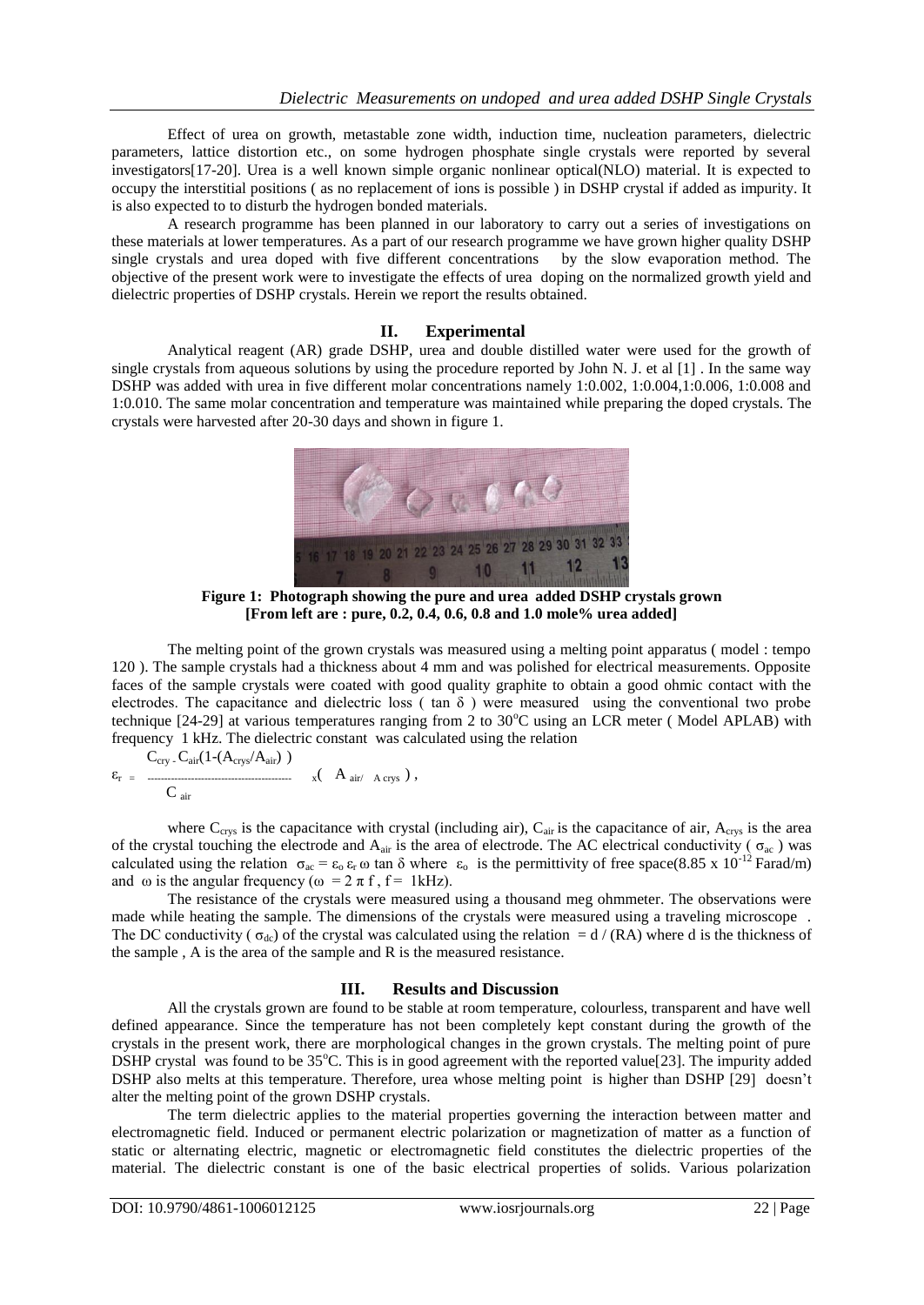mechanisms in solids such as atomic polarization of the lattice, orientational polarization of diploes and space charge polarizations can be understood very easily by studying the dielectric properties as a function of frequency and temperature for crystalline solids [30-33]. These investigations help in detecting the structural phase transitions taking place in solids when abrupt changes in dielectric properties are observed. Particularly the presence of a dielectric between the plates of a condenser enhances the capacitance. The effect makes material with dielectric constant useful in capacitor technology.



**Figure 2: Variation of dielectric constant with temperature**

The  $\varepsilon_r$  values obtained for the grown crystals for 1 KHz frequency in Figure 2. The dielectric constant increases with the increase in temperature for both the frequencies. Variation of  $\varepsilon_r$  with temperature is generally attributed to the crystal expansion, the electronic and ionic polarizations and the presence of impurities and crystal defects. The variation of  $\varepsilon_r$  at low temperature is mainly due to the expansion and electronic and ionic polarization. At higher temperatures, the increase is mainly attributed to the thermally generated charge carriers and impurity dipoles [35].



**Figure 3. Variation of dielectric loss with temperature**

The dielectric loss tangent ( $\tan \delta$ ) is the imaginary part of dielectric constant and determines the loosiness of the medium. Similar to dielectric constant low loose tangent results in fast subtsract while large loss tangent results in a slow substract [37]. The dielectric loss values obtained for the frequency for 1 K Hz in Figure 3. It increases with the increase of temperature. This may be attributed to the movement of halide ions in random directions. Since the dipoles of larger relaxation times are not able to respond to the higher frequencies, the  $\varepsilon_r$  and tan $\delta$  are low at higher frequencies. This is due to the space charge polarization, which depends on the purity and perfection of the grown crystal. The low value of dielectric loss at high frequency can be taken as a proof for the good optical quality of the grown crystals.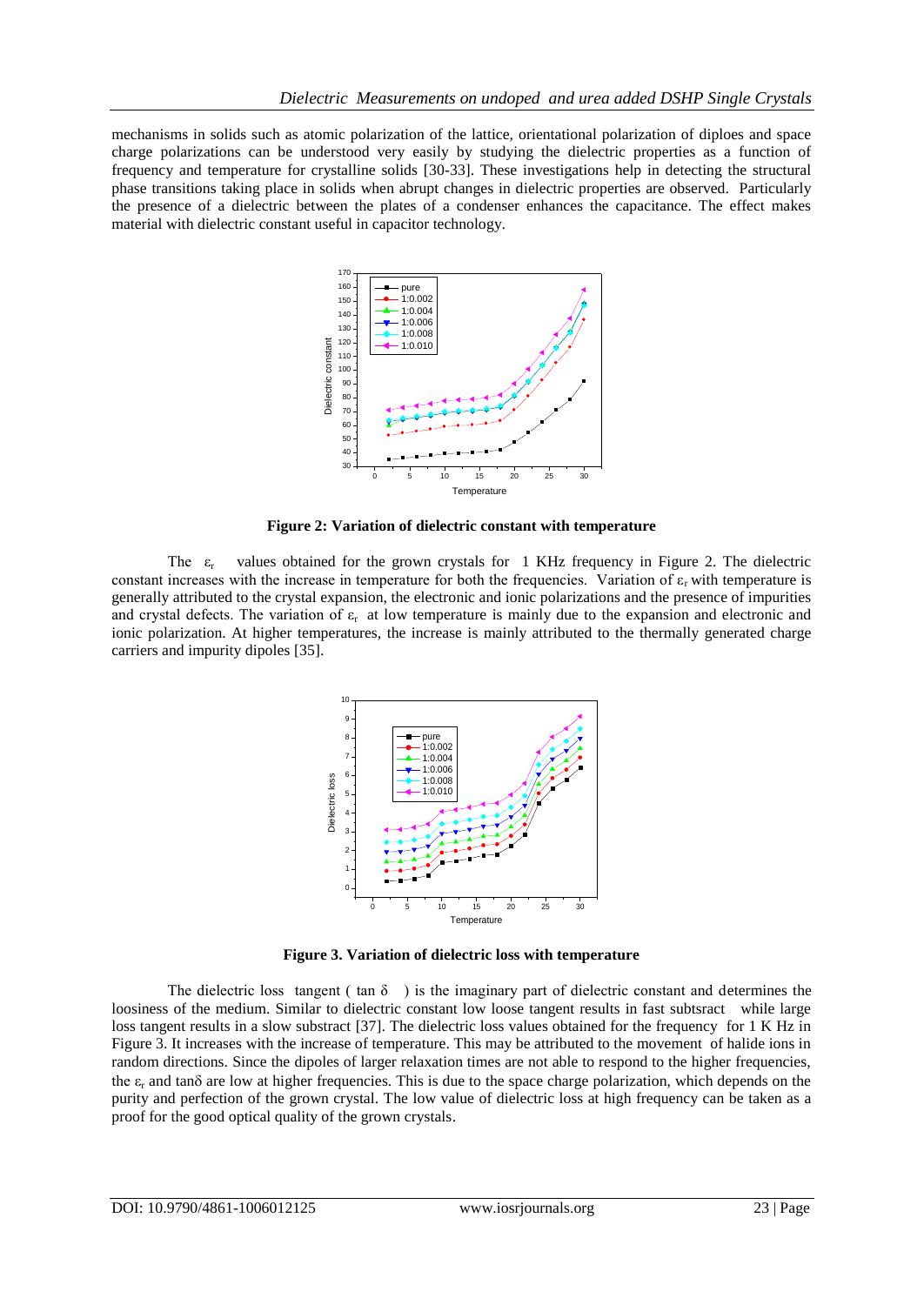

**Figure 4 Variation of AC conductivity with temperature**

The AC electrical conductivity ( $\sigma_{ac}$ ) values obtained for all the six crystals for the two frequencies are provided in Figure 4. The AC electrical conductivity increases with increase in temperature and show no systematic variation with impurity concentration as in the case of dielectric constant and dielectric loss values. The reason may be due to the movement of halide ions in random directions, because of the ion-ion correlation which brings about the disorder [38,39]. The electrical conduction in dielectrics is predominantly a deformity controlled procedure in the low temperature region and the nearness of polluting influences and opening chiefly decide this locale. The deformity fixation will increment exponentially with temperature and therefore the electrical conduction additionally increments with respect to temperature. The  $\sigma_{ac}$  decreases with the increase of concentration of LA in TTCC matrices. The values obtained for  $\sigma_{dc}$  are presented in Figure 5. The DC conductivity also increases with the increase in temperature. The conductivity of the grown crystals just about demonstrates a direct association with temperature. The influence of the temperature on conductivity can be clarified by considering the versatility of charge bearers in charge of bouncing. As temperature builds the portability of bouncing particles additionally increments which thus tend to expand the conductivity.



**Figure 5: Variation of DC electrical conductivities with temperature**

## **IV. Conclusions**

Single crystals of undoped and urea doped disodium hydrogen orthophosphate (DSHP) were grown by the slow evaporation method. The grown crystals are transparent and with well defined external appearance. Melting point measurement indicates that the impurity doesn't alter the melting point. Capacitance and dielectric loss tangent (tan δ) measurements were carried out for the grown crystals at various temperatures ranging from

2 to 30 C using an LCR meter with frequencie 1 kHz. Dielectric constant and AC electrical conductivity were determined from the measured capacitance and tan δ values. DC electrical conductivity was also measured at various temperatures. The dielectric constant, tan  $\delta$ ,  $\sigma_{ac}$  and  $\sigma_{dc}$  are found to increase with increasing temperature for both the frequencies.